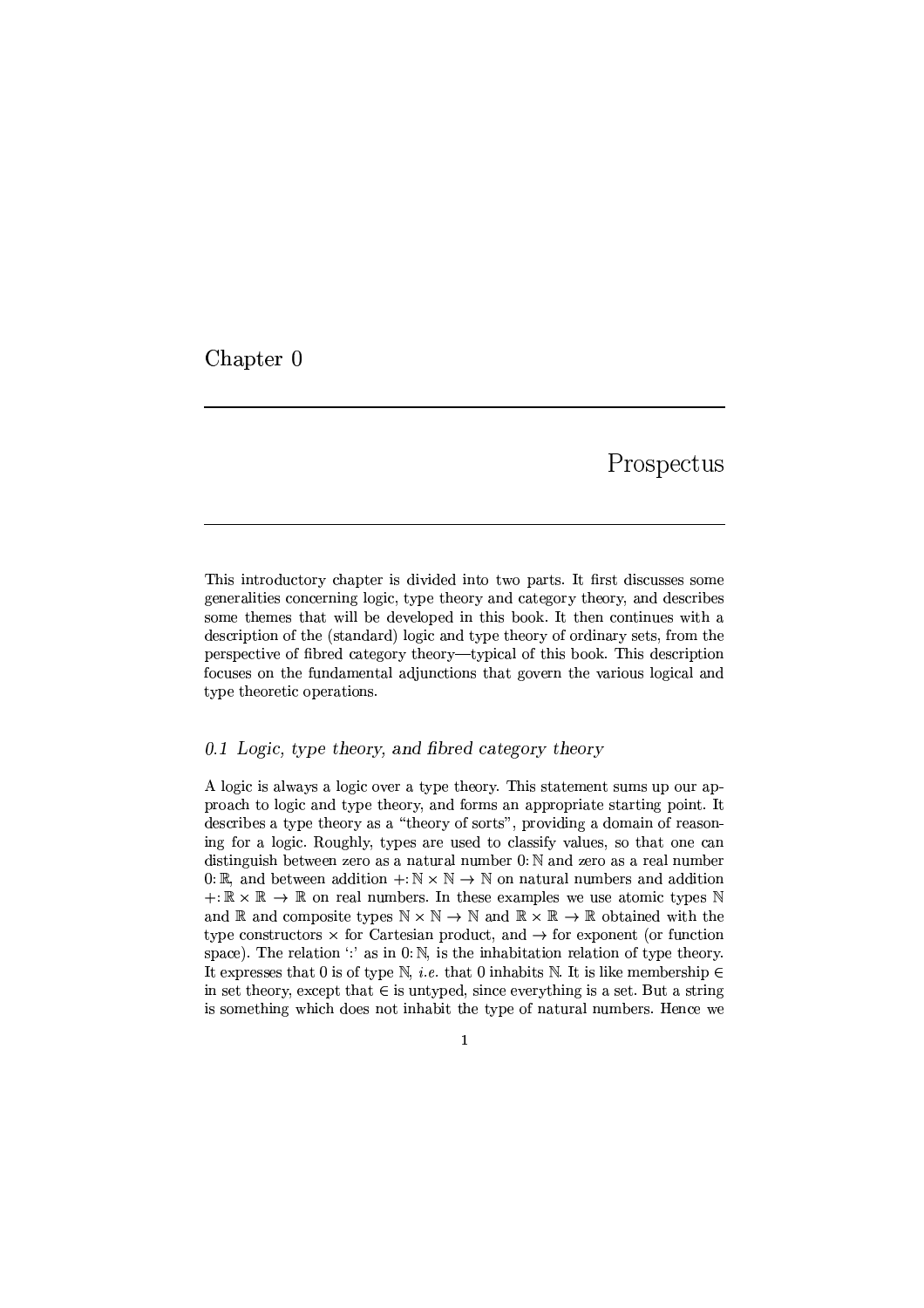shall have to deal with rules regulating inhabitation, like

$$
\frac{n:\mathbb{N}}{0:\mathbb{N}} \quad \text{and} \quad \frac{n:\mathbb{N}}{\text{succ}(n):\mathbb{N}}
$$

The first rule is unconditional: it has no premises and simply expresses that the term 0 inhabits the type  $\mathbb N$ . The second rule tells that if we know that n inhabits N, then we may conclude that  $succ(n)$  also inhabits N, where  $succ(-)$ may be read as successor operation. In this way one can generate terms, like succ(succ(0)):  $\mathbb N$  inhabiting the type  $\mathbb N$ .

In predicate logic one reasons about such terms in a type theory, like in

$$
\forall x \colon \mathbb{N} \exists y \colon \mathbb{N} \cdot y > \text{succ}(x).
$$

This gives an example of a proposition. The fact that this expression is a proposition may also be seen as an inhabitation statement, so we can write

$$
(\forall x \colon \mathbb{N}.\ \exists y \colon \mathbb{N}. \ y > \mathsf{succ}(x)) : \mathsf{Prop}
$$

using a type Prop of propositions. In this particular proposition there are no free variables, but in predicate logic an arbitrary proposition  $\varphi$ : Prop may contain free variables. These variables range over types, like in:

$$
x > 5
$$
: Prop, where  $x: \mathbb{N}$  or  $x > 5$ : Prop, where  $x: \mathbb{R}$ .

We usually write these free variables in a "context", which is a sequence of variable declarations. In the examples the sequence is a singleton, so we write

$$
x:\mathbb{N} \models x > 5:
$$
 Prop and  $x:\mathbb{R} \models x > 5:$  Prop.

The turnstile symbol  $\vdash$  separates the context from the conclusion: we read the sequent  $x:\mathbb{N} \to x > 5$ : Prop as: in the context where the variable x is of type N, the expression  $x > 5$  is a proposition. Well-typedness is of importance, since if x is a string, then the expression  $x > 5$  does not make sense (unless one has a different operation  $>$  on strings, and one reads '5' as a string).

This explains what we mean with: a logic is always a logic over a type theory. Underlying a logic there is always a calculus of typed terms that one reasons about. But one may ask: what about single-sorted logic *(i.e.* singletyped, or untyped, logic) in which variables are thought of as ranging over a single domain, so that types do not really play a rôle? Then one still has a type theory, albeit a very primitive one with only one type (namely the type of the domain), and no type constructors. In such situations one often omits the (sole) type, since it has no rôle. But formally, it is there. And what about propositional logic? It is included as a border case: it can be seen as a degenerate predicate logic in which all predicates are closed  $(i.e.$  do not contain term variables), so one can see propositional logic as a logic over the empty type theory.

 $\overline{2}$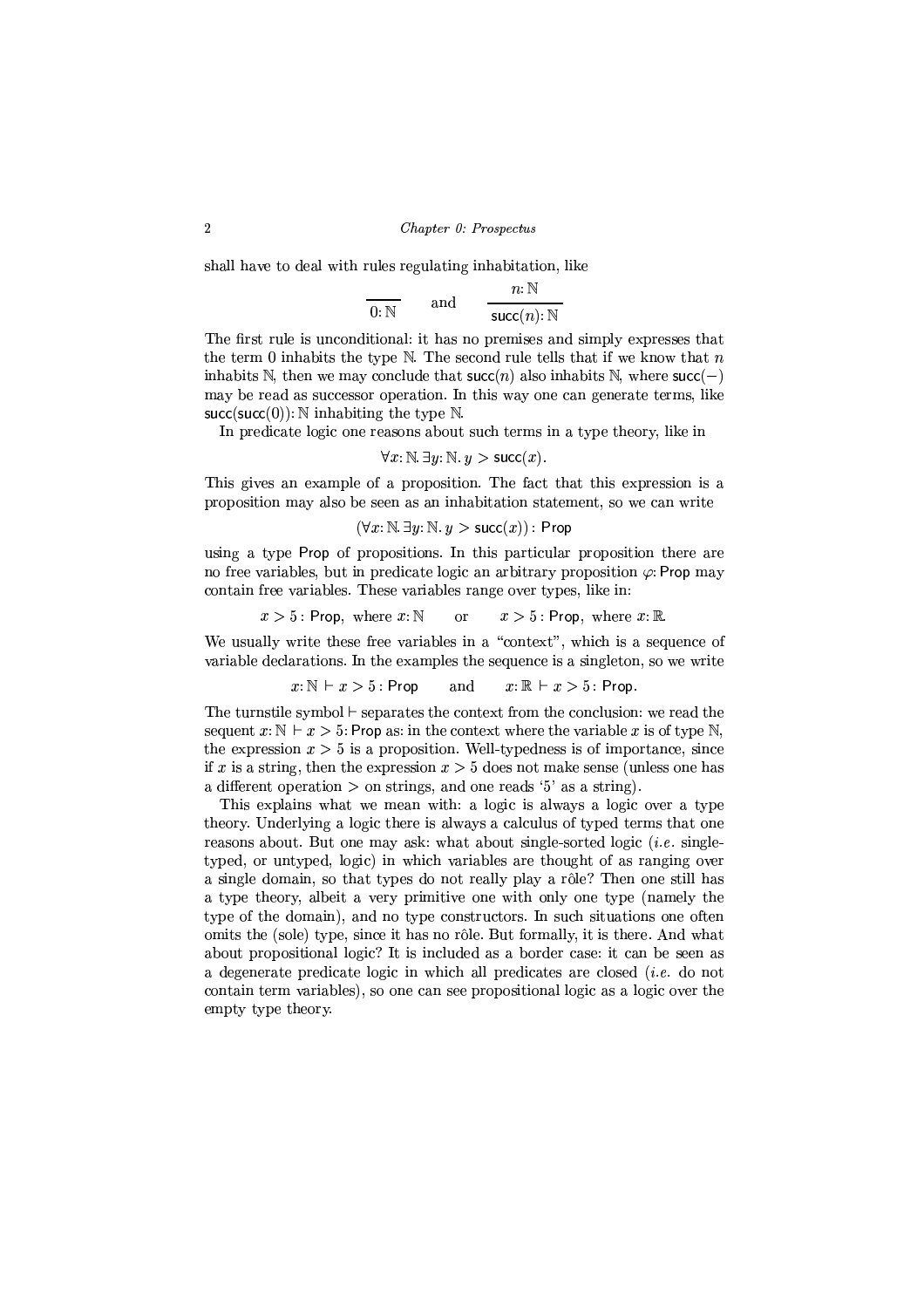We distinguish three basic kinds of type theory:

- $\bullet$  simple type theory (STT);
- dependent type theory  $(DTT)$ ;
- polymorphic type theory  $(PTT)$ .

In simple type theory there are types built up from atomic types (like  $N$ , **R** above) using type constructors like exponent  $\rightarrow$ , Cartesian product  $\times$  or coproduct (disjoint union) +. Term variables  $x: \sigma$  are used to build up terms, using atomic terms and introduction and elimination operations associated with the type constructors (like tuples and projections for products  $\times$ ). Types in simple type theory may be seen as sets, and (closed) terms inhabiting types as elements of these sets. In *dependent* type theory, one allows a term variable x:  $\sigma$  to occur in another type  $\tau(x)$ : Type. This increases the expressive power, for example because one can use in DTT the type Matrix $(n, m)$  of  $n \times m$  matrices (say over some fixed field), for n: N and m: N terms of type N. If one thinks of types as sets, this type dependency is like having for each element  $i \in I$  of a set I, another set  $X(i)$ . One usually writes  $X_i = X(i)$  and sees  $(X_i)_{i \in I}$  as an *I*-indexed family of sets. Thus, in dependent type theory one allows type-indexed-types, in analogy with set-indexed-sets. Finally, in *polymorphic* type theory, one may use additional type variables  $\alpha$  to build up types. So type variables  $\alpha$  may occur inside a type  $\sigma(\alpha)$ , like in the type  $\text{list}(\alpha)$ of lists of type  $\alpha$ . This means that one has types, indexed by (or parametrised by) the universe Type of all types. In a set theoretic picture this involves a set  $X_A = X(A)$  for each set A. One gets indexed collections  $(X_A)_{A \in \mathbf{Sets}}$  of sets  $X_A$ .

These three type theories are thus distinguished by different forms of indexing of types: no indexing in simple type theory, indexing by term variables  $x:\sigma$  in dependent type theory, and indexing by type variables  $\alpha$ : Type in polymorphic type theory. One can also combine dependent and polymorphic type theory, into more complicated type theories, for example, into what we call polymorphic dependent type theory (PDTT) or full higher order dependent type theory (FhoDTT).

What we have sketched in the beginning of this section is predicate logic over simple type theory. We shall call this simple predicate logic (SPL). An obvious extension is to consider predicate logic over dependent type theory, so that one can reason about terms in a dependent type theory. Another extension is logic over polymorphic type theory. This leads to dependent predicate logic (DPL) and to polymorphic predicate logic (PPL). If one sees a typed calculus as a (rudimentary) programming language, then these logics may be used as program logics to reason about programs written in simple, dependent, or polymorphic type theory. This describes logic as a "module" that one can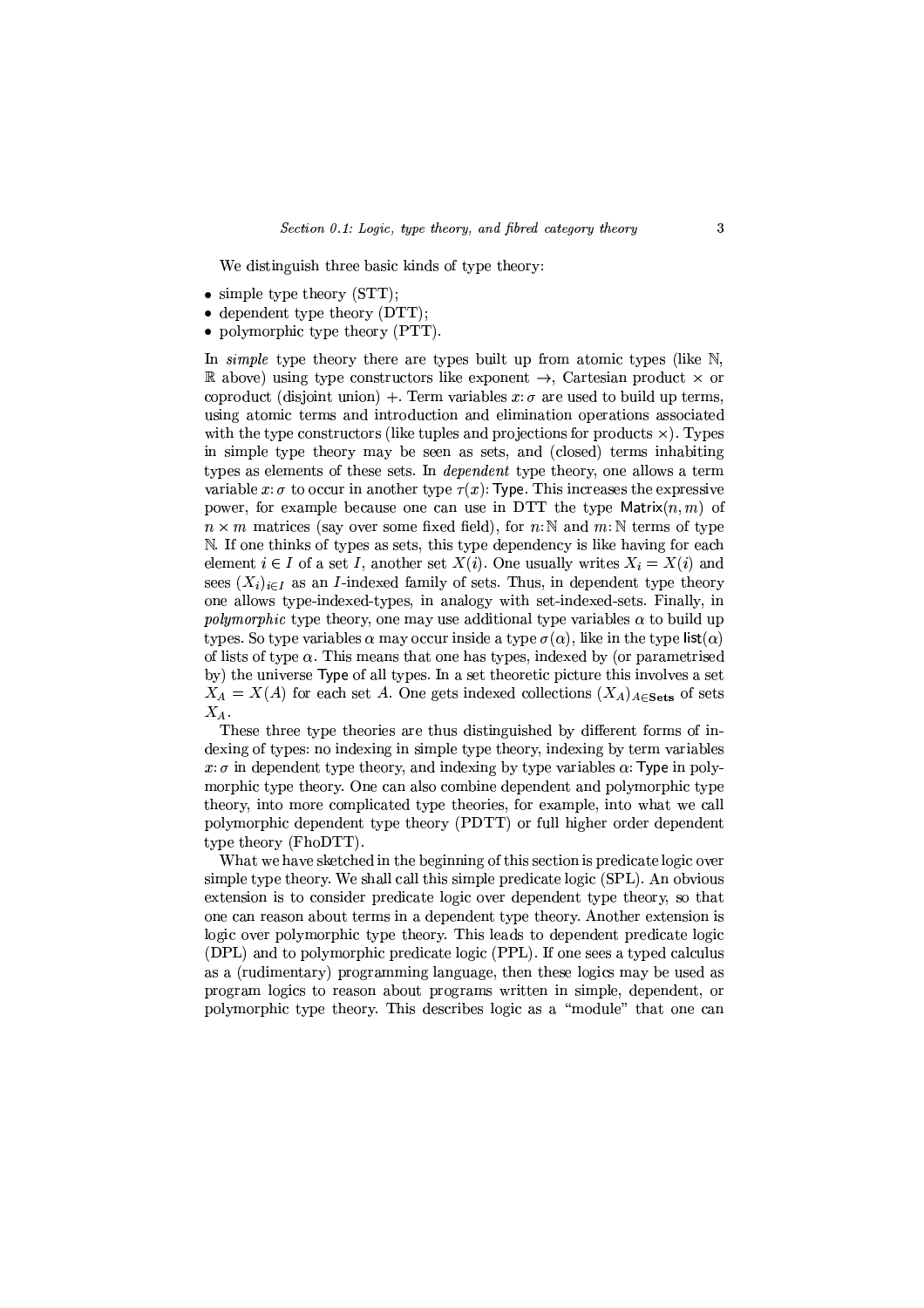plug onto a type theory.

This book focuses on such structural aspects of logic and type theory. The language and techniques of category theory will be essential. For example, we talked about a logic *over* a type theory. Categorically this will correspond to one ("total") category, capturing the logic, being *fibred over* another ("base") category, capturing the type theory. Indeed, we shall make special use of tools from fibred category theory. This is a special part of category theory, stemming from the work of Grothendieck in algebraic geometry, in which (continuous) indexing of categories is studied. As we already mentioned, the various forms of type theoretic indexing distinguish varieties of type theory. And also, putting a logic on top of some type theory (in order to reason about it) will be described by putting a fibration on top of the categorical structure corresponding to the type theory. In this way we can put together complicated structures in a modular way.

Fibred category theory is ordinary category theory with respect to a base category, Also, one can say, it is ordinary category theory *over* a base category. Such a base category is like a universe. For example, several concepts in category theory are defined in terms of sets. One says that a category  $\mathbb C$  has arbitrary products if for each set I and each I-indexed collection  $(X_i)_{i\in I}$  of objects  $X_i \in \mathbb{C}$  there is a product object  $\prod_{i \in I} X_i \in \mathbb{C}$  together with projection morphisms  $\pi_j: (\prod_{i\in I} X_i) \to X_j$ , which are suitably universal. In category theory one is not very happy with this privileged position of sets and so the question arises: is there a way to make sense of such products with respect to an object  $I$  of a 'universe' or 'base category'  $\mathbb{B}$ , more general than the category Sets of sets and functions? This kind of generality is needed to interpret logical products  $\forall x$ :  $\sigma$ .  $\varphi$  or type theoretic products  $\Pi x$ :  $\sigma$ .  $\tau$  when the domain of quantification  $\sigma$  is not interpreted as a set (but as some ordered set, or algebra, for example).

Another example is local smallness. A category  $C$  is locally small if for each pair of objects  $X, Y \in \mathbb{C}$  the morphisms  $X \to Y$  in  $\mathbb{C}$  form a set (as opposed to a proper class). That is, if one has homsets  $\mathbb{C}(X,Y) \in \mathbf{Sets}$  as objects in the category of sets. Again the question arises whether there is a way of saying that  $\mathbb C$  is locally small with respect to an arbitrary universe or base category **B** and not just with respect to Sets.

Fibred category theory provides answers to such questions. It tells what it means for a category  $E$  to be 'fibred over' a base category  $E$ . In that case we write  $\frac{1}{\ast}$ , where the arrow  $\mathbb{E} \to \mathbb{B}$  is a functor which has a certain property that makes it into a fibration. And in such a situation one can answer the above questions: one can define quantification with respect to objects  $I \in \mathbb{B}$ and say when one has appropriate hom-objects  $\text{Hom}(X,Y) \in \mathbb{B}$  for  $X, Y \in \mathbb{E}$ .

 $\overline{4}$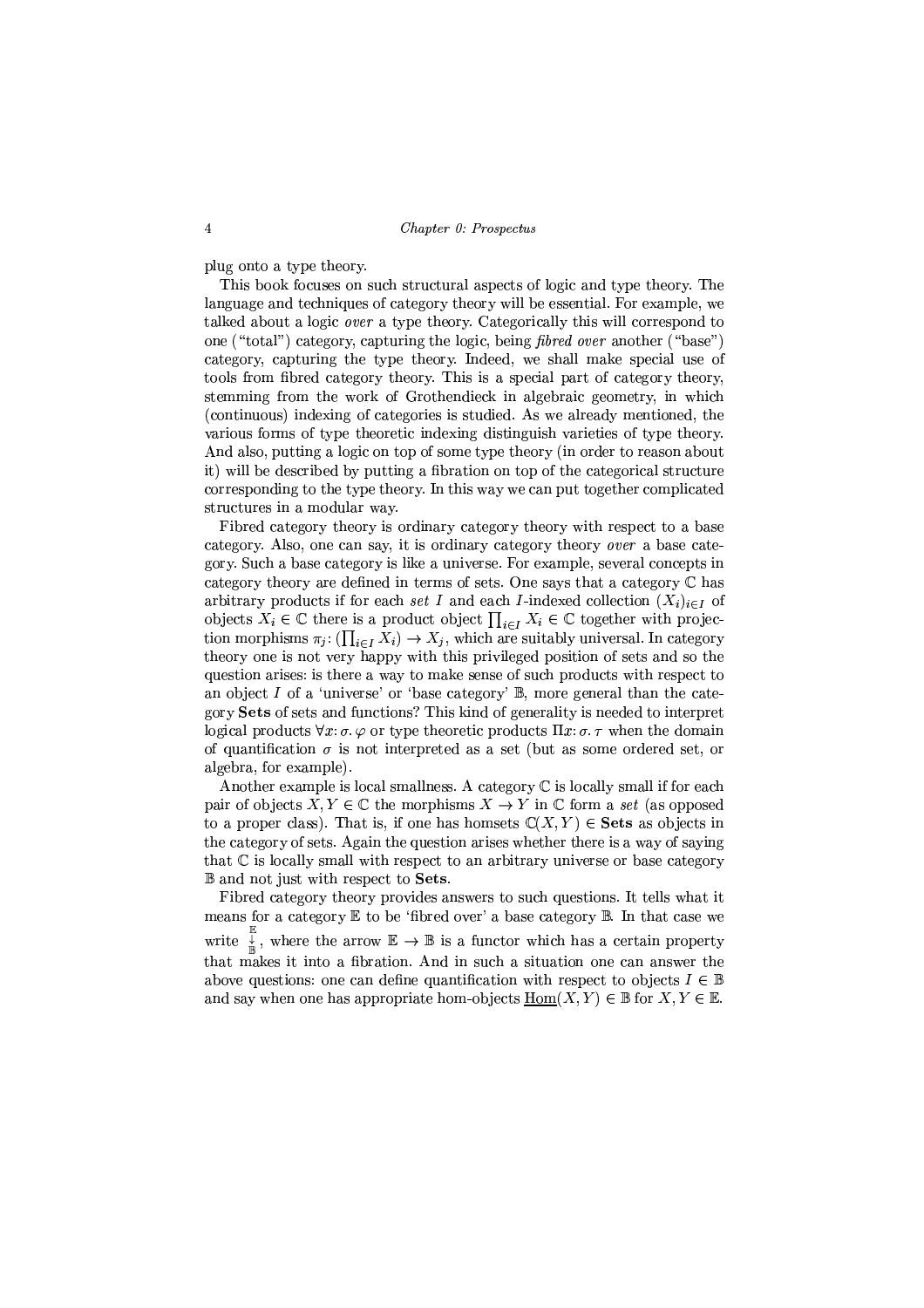The ways of doing this will be explained in this book. And for a category  $Fam(\mathbb{C})$  $\mathbb C$  there is always a 'family fibration' of set-indexed families in C.  $\mathbb C$  there is always a 'family fibration'  $\downarrow$  of set-indexed families in  $\mathbb C$ .<br>The fibred notions of quantification and local smallness, specialised to this family fibration, are the ordinary notions described above. Thus, in the family fibration we have our standard universe (or base category) of sets.

There are many categorical notions arising naturally in logic and type theory (see the list below). And many arguments in category theory can be formulated conveniently using logic and type theory as "internal" language (sometimes called the "Mitchell-Bénabou" language, in the context of topos theory). These fields however, have different origins; category theory arose in the work of Eilenberg and Mac Lane in the 1940s within mathematics, and was in the beginning chiefly used in algebra and topology. Later it found applications in almost all areas of mathematics (and computer science as well, more recently). Type theory is also from this century, but came up earlier in foundational work by Russell in logic (to avoid paradoxes). Recently, type theory has become important in various (notably functional) programming languages, and in computer mathematics: many type theories have been used during the last two decades as a basis for so-called proof-assistants. These are special computer programs which assist in the verification of mathematical statements, expressed in the language of some (typed) logic. The use of types in these areas imposes certain restrictions on what can be expressed, but facilitates the detection of various errors. We think it is in a sense remarkable that two such fundamental fields (of category theory and of type theory) with their apparent differences and different origins—are so closely related. This close relationship may be beneficial in the use and further development of both these fields.

We shall be especially interested in categorical phenomena arising within logic and type theory. Among these we mention the following.

(i) Every context of variable declarations (in type theory) or of premises (in logic) is an index. It is an index for a 'fibre' category which captures the logic or type theory that takes place within that context—with the declared variables, or under the assumptions. The importance of this categorical rôle of contexts is our motivation for paying more than usual attention to contexts in our formulations of type theory and logic.

(ii) Appropriately typed sequences of terms give rise to morphisms between contexts. This is the canonical way to produce a category from types and terms. These context morphisms induce substitution functors between fibre categories. The structural operations of weakening (adding a dummy assumption) and contraction (replacing two assumptions of the same kind by a single one) appear as special cases of these substitution functors: weakening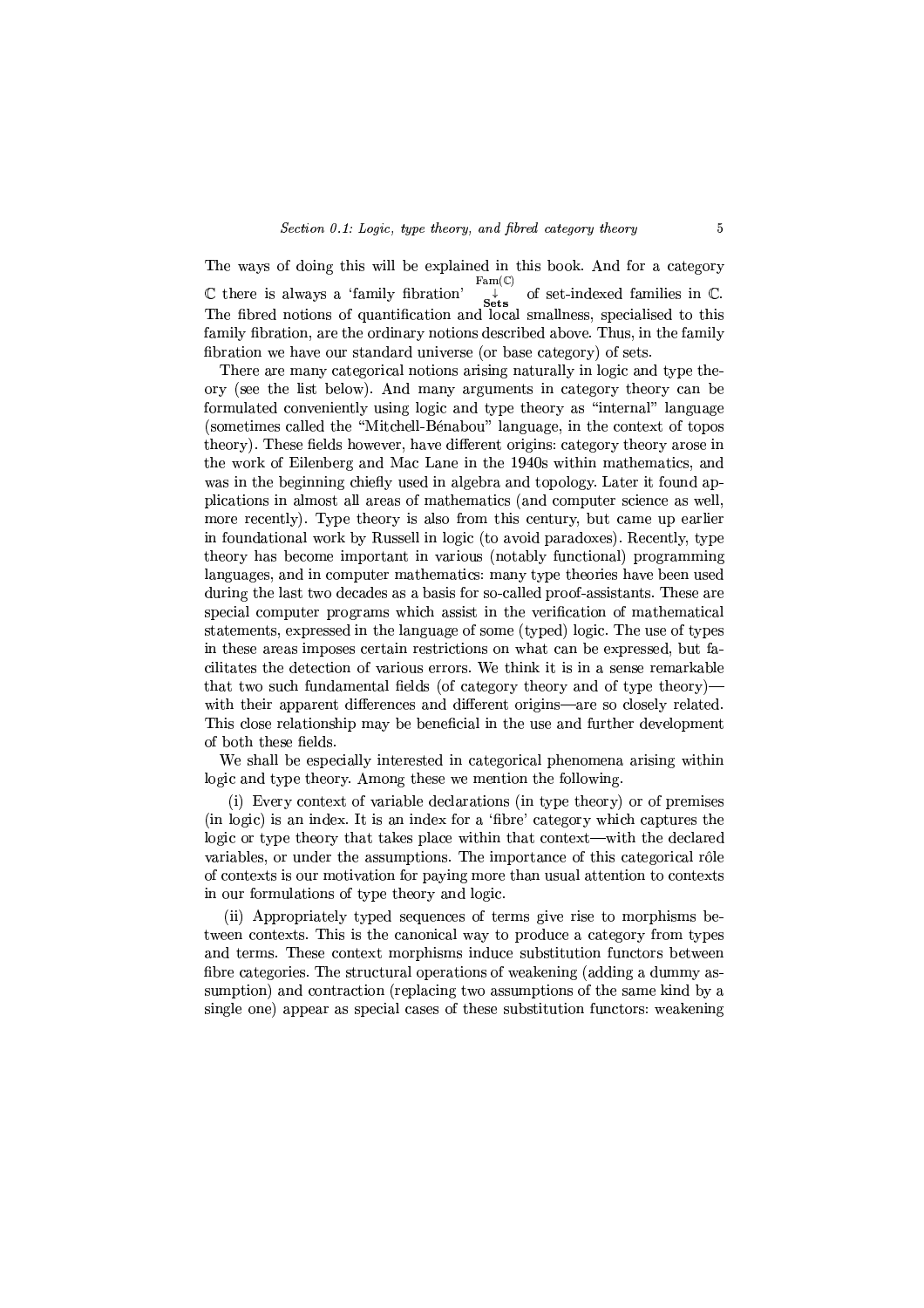is substitution along a projection  $\pi$ , and contraction is substitution along a diagonal  $\delta$ . These  $\pi$  and  $\delta$  may be Cartesian projections and diagonals in simple and polymorphic type theories, or 'dependent' projections and diagonals in dependent type theory.

(iii) The basic operations of logic and type theory can be described as adjoints in category theory. Such operations standardly come with an introduction and an elimination operation, which are each other's inverses (via the so-called  $(\beta)$ - and  $(\eta)$ -conversions). Adjoint correspondences capture such situations. This may be familiar for the (simple) type theoretic constructors 1,  $\times$ , 0, + and  $\rightarrow$  (and for their propositional counterparts  $\top$ ,  $\wedge$ ,  $\bot$ ,  $\vee$  and  $\supset$ ), since these are the operations of bicartesian closed categories (which can be described via standard adjunctions). But also existential  $\exists x:\sigma. (-)$  and universal  $\forall x:\sigma.(-)$  quantification in predicate logic over a type  $\sigma$ , dependent sum  $\Sigma x$ :  $\sigma$ . (-) and product  $\Pi x$ :  $\sigma$ . (-) in dependent type theory over a type  $\sigma$ , and polymorphic sum  $\Sigma \alpha$ : Type. (-) and product  $\Pi \alpha$ : Type. (-) in polymorphic type theory over the universe Type of types, are characterised as left and right adjoints, namely to the weakening functor which adds an extra dummy assumption x:  $\sigma$ , or  $\alpha$ : Type. Moreover, equality  $=\sigma$  on a type  $\sigma$  is characterised as left adjoint to the contraction functor which replaces two variables  $x, y: \sigma$  by a single one (by substituting x for y). By 'being characterised' we mean that the standard logical and type-theoretical rules for these operations are (equivalent to) the rules that come out by describing these operations as appropriate adjoints.

The most important adjunctions are:

ing.

existential 
$$
\exists
$$
, sum  $\Sigma \rightarrow$  weakening

\nweakening  $\rightarrow$  universal  $\forall$ , product  $\Pi$ 

\nequality  $\rightarrow$  contraction

\ntruth  $\rightarrow$  comprehension (or 'subsets types')

\n(but also: equality  $\rightarrow$  comprehension, via a different functor)

\nquotients  $\rightarrow$  equality.

The first four of these adjoints were recognised by Lawyere (and the last two are identified in this book). Lawvere first described the quantifiers  $\exists$ ,  $\forall$  as left and right adjoints to arbitrary substitution functors. The above picture with separate adjoints to weakening and to contraction functors is a refinement, since, as we mentioned in (ii), weakening and contraction functors are special cases of substitution functors. (These operations of weakening and contraction can be suitably organised as a certain comonad; we shall define quantification and equality abstractly with respect to such comonads.)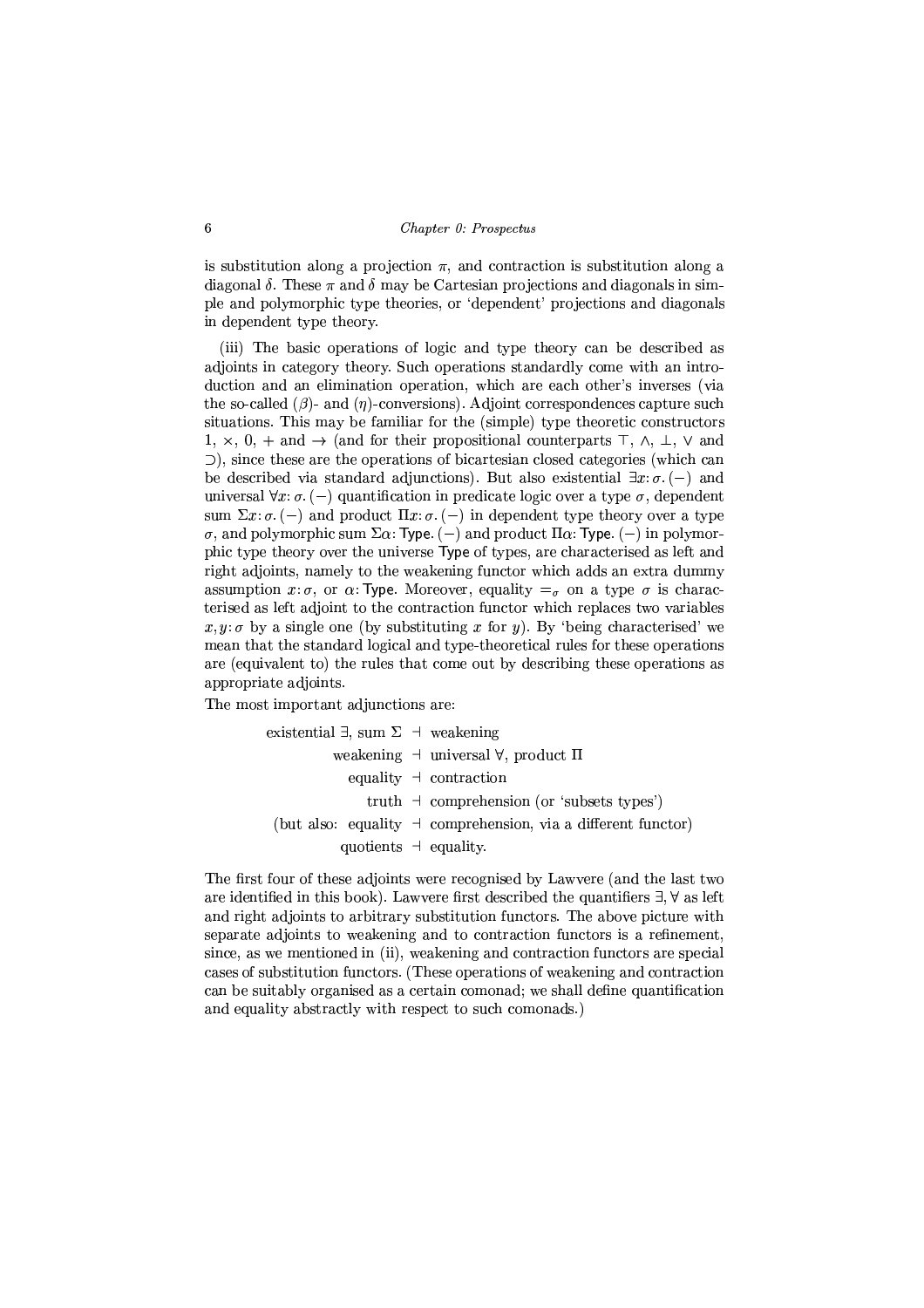(iv) As we mentioned above, the characteristic aspect of dependent type theory is that types may depend on types, in the sense that term variables inhabiting types may occur in other types. And the characteristic aspect of polymorphic type theory is that type variables may occur in types. Later we shall express this as: types may depend on kinds. These dependencies amount to certain forms of indexing. They are described categorically by fibred (or indexed) categories. Thus, if one knows the dependencies in a type theory, then one knows its underlying categorical structure. The additional type theoretic structure may be described via certain adjunctions, as in the previous point.

(v) Models of logics and type theories are (structure preserving) functors. From a specific system in logic or type theory one can syntactically build a so-called 'classifying' (fibred) category, using a term model-or generalised Lindenbaum-Tarski—construction. A model of this system is then a (fibred) functor with this classifying (fibred) category as domain, preserving appropriate structure. We shall make systematic use of this functorial semantics. It was introduced by Lawvere for single-typed simple type theories. And it extends to other logics and type theories, and thus gives a systematic description of models of (often complicated) logics and type theories.

(vi) If  $\sigma = \sigma(\alpha)$  is a type (in polymorphic type theory) in which a free type variable  $\alpha$  occurs, then, under reasonable assumptions about type formation, the operation  $\tau \mapsto \sigma[\tau/\alpha]$  of substituting a type  $\tau$  for  $\alpha$ , is functorial. This functoriality is instrumental in describing the rules of (co-)inductively defined data types in terms of (co-)algebras of this functor. And the reasoning principles (or logic) associated with such data types can also be captured in terms of (co-)algebras (but for a different functor, obtained by lifting the original functor to the logical world of predicates and relations).

(vii) A logical framework is a type theory  $\mathcal T$  which is expressive enough so that one can formulate other systems  $S$  of logic or of type theory inside  $T$ . Categorically one may then describe (the term model of)  $S$  as an internal category in (the term model of)  $T$ . We briefly discuss dependent type theory as a logical framework in Section 10.2, but we refer to [87] for this connection with internal categories.

This is not a book properly on logic or on type theory. Many logical and type theoretical calculi are described and some illustrations of their use are given, but there is nothing about specific proof-theoretic properties like cutelimination, Church-Rosser or strong normalisation. Therefore, see [14]. The emphasis here lies on categorical semantics. This is understood as follows. Category theory provides means to say what a model of, say predicate logic, should look like. It gives a specification, or a hollow structure, which captures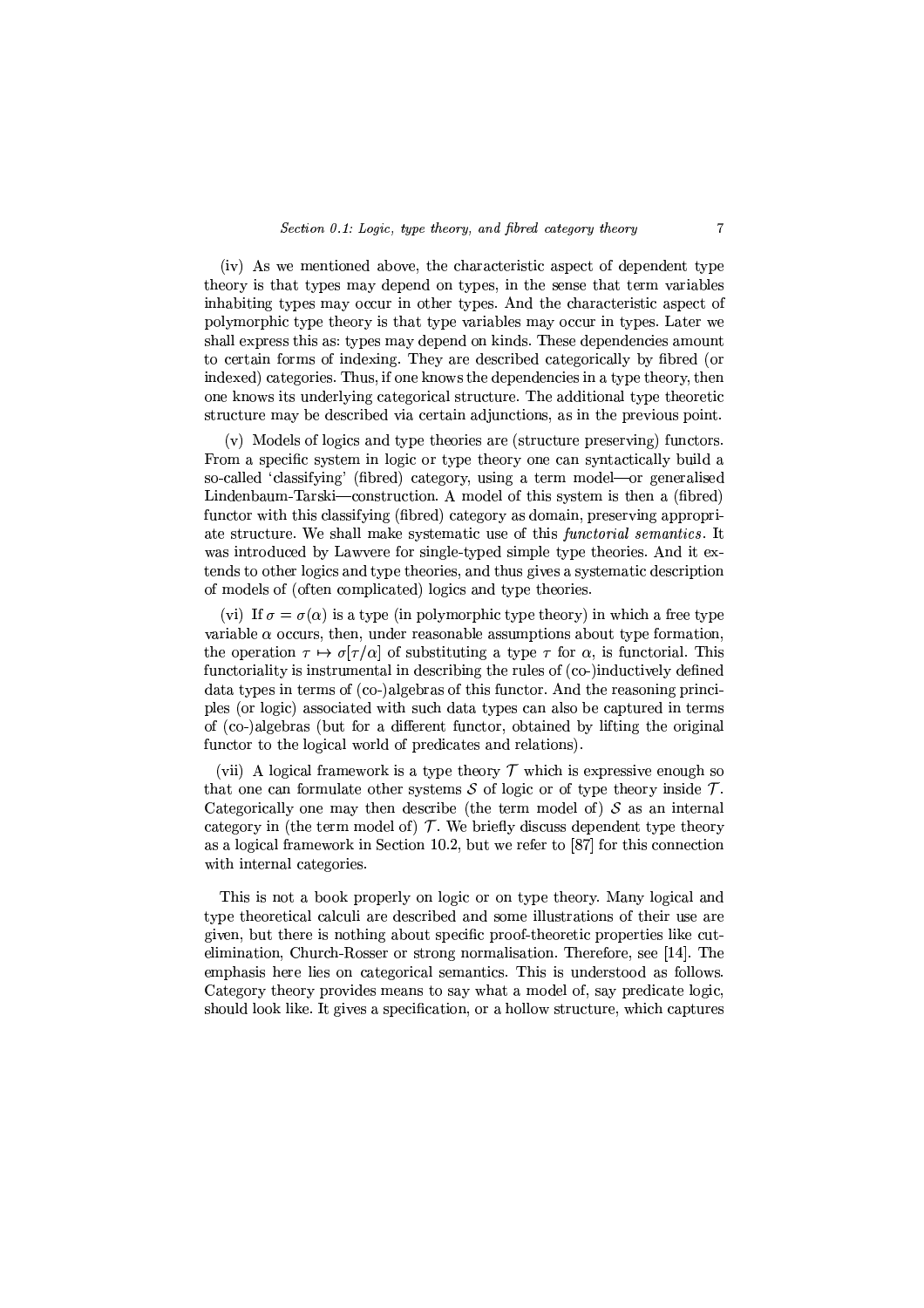the essentials. A proper model is something else, namely an instance of such a structure. We shall describe both these hollow structures, and some instances of these. (But we do not investigate the local structure or theories of the example models, like for example in [197] or in [13, Chapter 19].)

So what, then, is the advantage of knowing what the categorical structures are, corresponding to certain logics and type theories? Firstly, it enables us to easily and quickly recognise that certain mathematical structures are models of some logical or type theoretical calculus, without having to write out an interpretation in detail. The latter can be given for the 'hollow categorical structure', and need not be repeated for the particular instances. One only has to check that the particular structure is an instance of the general categorical structure. For example, knowing that a particular category (of domains, say) is Cartesian closed vields the information that we can interpret simple type theory. Secondly, once this is realised, we can turn things around, and start using our calculus (suitably incorporating the constants in a signature) to reason directly and conveniently about a (concrete or abstract categorical) model. This is the logician's view of the mathematician's use of language: when reasoning about a particular mathematical structure (say a group  $G$ ), one formally adds the elements  $a \in G$  as constants <u>a</u> to the language, and one uses the resulting "internal" language to reason directly about  $G$ . The same approach applies to more complex mathematical structures, like a fibred category of domains: one then needs a suitable type theoretic language to reason about such a complex (indexed) structure. The third advantage is that a clear (categorical) semantics provides a certain syntactic hygiene, and deepens the understanding of the various logical and type theoretical systems. For example, the principle that a (possibly new) operation in logic or type theory should correspond to an adjoint gives certain canonical introduction, elimination and conversion rules for the constructor. Fourthly, models can be used to obtain new results about one's logical or type theoretical system. Consistency, conservativity and independence results are often obtained in this manner. Finally, and maybe most importantly, models provide meaning to one's logical or type theoretical language, resulting in a better understanding of the syntax.

There are so many systems of logic and type theory because there are certain "production rules" which generate new systems from given ones.

(i) There are three basic type theories: simple type theory (STT), dependent type theory (DTT) and polymorphic type theory (PTT).

(ii) Given a certain type theory, one can construct a logic over this type theory with predicates  $\varphi(\vec{x})$ : Prop containing free variables  $\vec{x}$  inhabiting types. This allows us to reason about (terms in) the given type theory.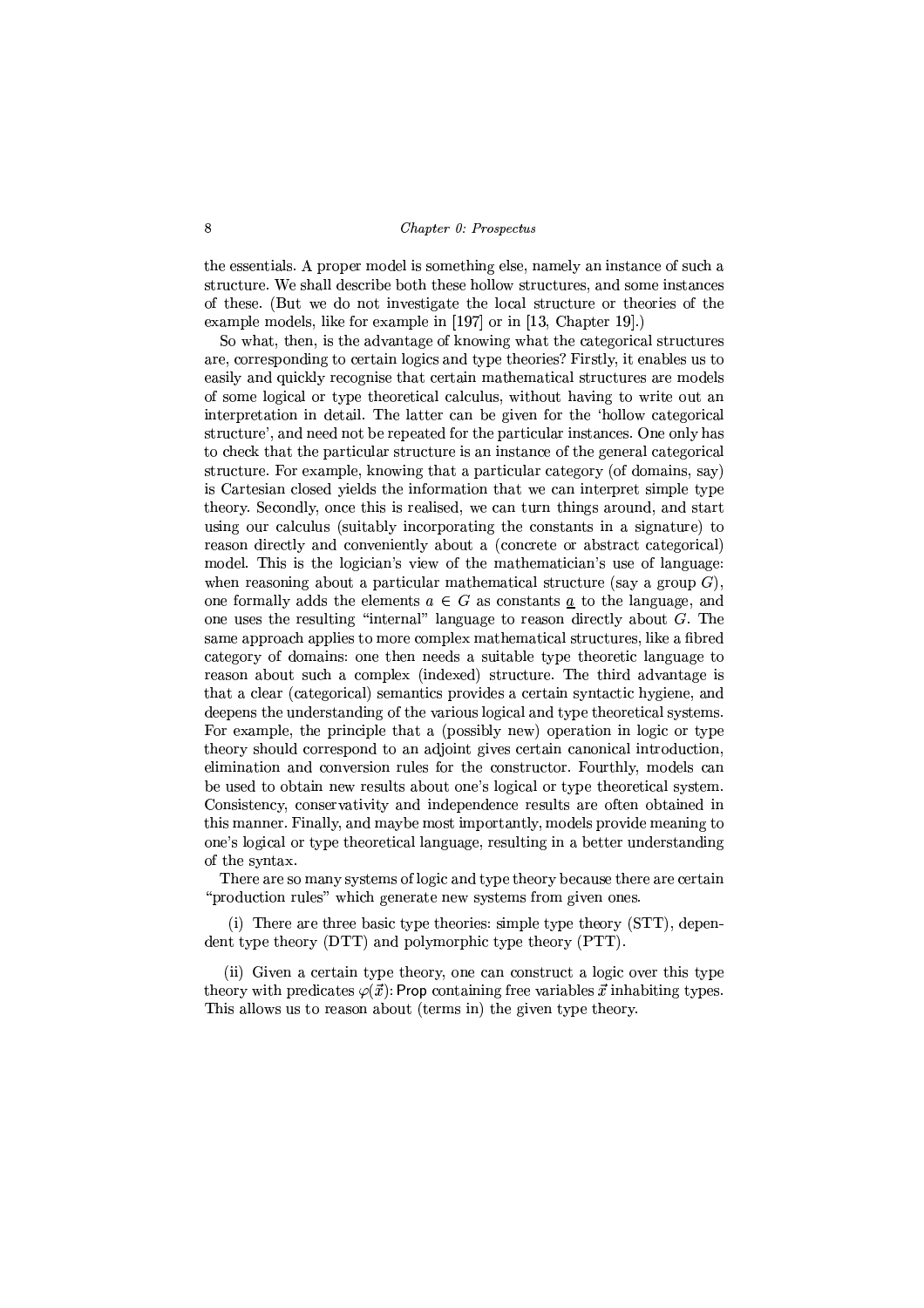(iii) Given a logic (over some type theory), one can construct a new type theory (extending the given one) by a propositions-as-types upgrade: one considers the propositions  $\varphi$  in the logic as types in the new type theory, and derivations in the logic as terms in the new type theory.

This modularity is reflected categorically in the following three points.

(i) There are three basic categorical structures: for STT (Cartesian closed categories), for DTT (what we call closed comprehension categories) and for PTT (certain fibred Cartesian closed categories).

(ii) Putting a logic on a type theory corresponds to putting a preorder fibration on top of the structure describing the type theory. For logic one uses preorder structures, since in logic one is interested in provability and not in explicit proofs (or proof-terms, as in type theory), which are described as non-trivial morphisms.

(iii) Under a propositions-as-types upgrade one replaces a preorder fibration by an ordinary fibration (with proper fibre categories), thus making room for proof-terms as proper morphisms.

(Both second points are not as unproblematic as they may seem, because one may have complicated type theories, say with two syntactic universes of types and of kinds, in which there are many ways of putting a logic on top of such a type theory: one may wish to reason about types, or about kinds, or about both in the same logic. Categorically, there are similarly different ways in which a preorder fibration can be imposed.)

By the very nature of its contents, this book is rather descriptive. It contains few theorems with deep mathematical content. The influence of computer science may be felt here, in which much emphasis is put on the description of various languages and formalisms.

Also, it is important to stress that this is not a book properly on fibred category theory. And it is not intended as such. It does contain the basic concepts and results from fibred category theory, but only as far as they are directly useful in logic or type theory (and not in topology, for example). Some of these basic results have not been published previously, but have been folklore for some time already. They have been discovered and rediscovered by various people, and the precise flow of ideas is hard to track in detail. What we present in this book is not a detailed historical account, and we therefore apologise in advance for any misrepresentation of history.

We sketch what we see as the main lines. In the development of fibred category and categorical logic one can distinguish an initial French period starting in the 1960s with Grothendieck's definition of a fibration  $(i.e.$  a fibred category), published in [107]. It was introduced in order to study descent. The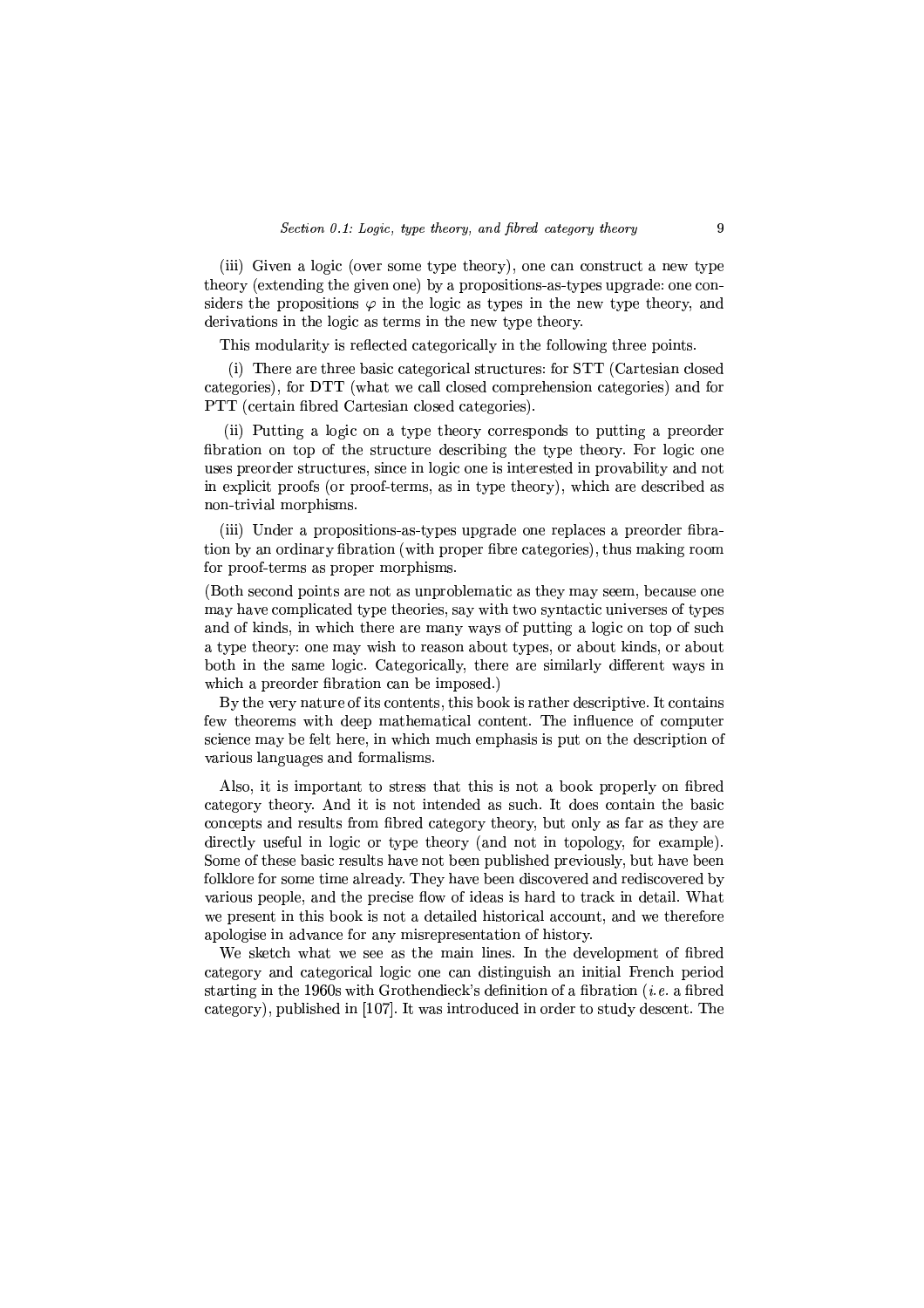ensuing theory was further developed by Grothendieck and (among others) Giraud [100] and Bénabou. The latter's work is more logical and foundational in spirit than Grothendieck's (involving for example suitable fibred notions of local smallness and definability), and is thus closest to the current work. Many of the basic notions and results stem from this period.

In the late 1960s Lawvere first applied indexed categories in the study of logic. Especially, he described quantification and equality in terms of adjoints to substitution functors, and showed that also comprehension involves an adjunction. This may be seen as the start of categorical logic (explicitly, in his influential "Perugia Lecture Notes" and also in [192, 193]). At about the same time, the notion of elementary topos was formulated, by Lawyere and Tierney. This resulted in renewed attention for indexed (and internal) categories, to study phenomena over (and inside) toposes. See for example [173, 169] and the references there.

Then, in the 1980s there is the start of a type theoretic boom, in which indexed and fibred categories are used in the semantics of polymorphic and dependent type theories, see the basic papers [306, 307, 148] and the series of PhD theses [45, 330, 75, 185, 318, 252, 260, 7, 154, 89, 217, 86, 60, 289, 125, 4, 198, 133. This book collects much material from this third phase. Explicitly, the connection between simple type theory and Cartesian closed categories was first established by Lawvere and Lambek. Later, dependent type theory was related to locally Cartesian closed categories by Seely, and to the more general "display map categories" by Taylor. The relation between polymorphic type theory and certain fibred (or indexed, or internal) Cartesian closed categories is due to Seely, Lamarche and Moggi. Finally, more complicated systems combining polymorphic and dependent systems (like the calculus of constructions) were described categorically by Hyland, Pitts, Streicher, Ehrhard, Curien, Paylović, Jacobs and Dybjer. This led to the (surprising) discovery of complete internal categories by Moggi and Hyland (and to the subsequent development of 'synthetic' domain theory in abstract universes).

Interestingly, fibred categories are becoming more and more important in various other areas of (theoretical) computer science, precisely because the aspects of indexing and substitution (also called renaming, or relabelling) are so fundamental. Among these areas we mention (without pretension to be in any sense complete): database theory [295, 151, 9], rewriting [12], automata theory [175, 10], abstract environments [279], data flow networks [310], constraint programming [219], concurrency theory [345, 131], program analysis [230, 25], abstract domain theory  $[146]$  and specification  $[152, 327, 48, 159]$ .

Many topics in the field of categorical logic and type theory are not discussed in this book. Sometimes because the available material is too recent (and unsettled), sometimes because the topic deviates too much from the main line,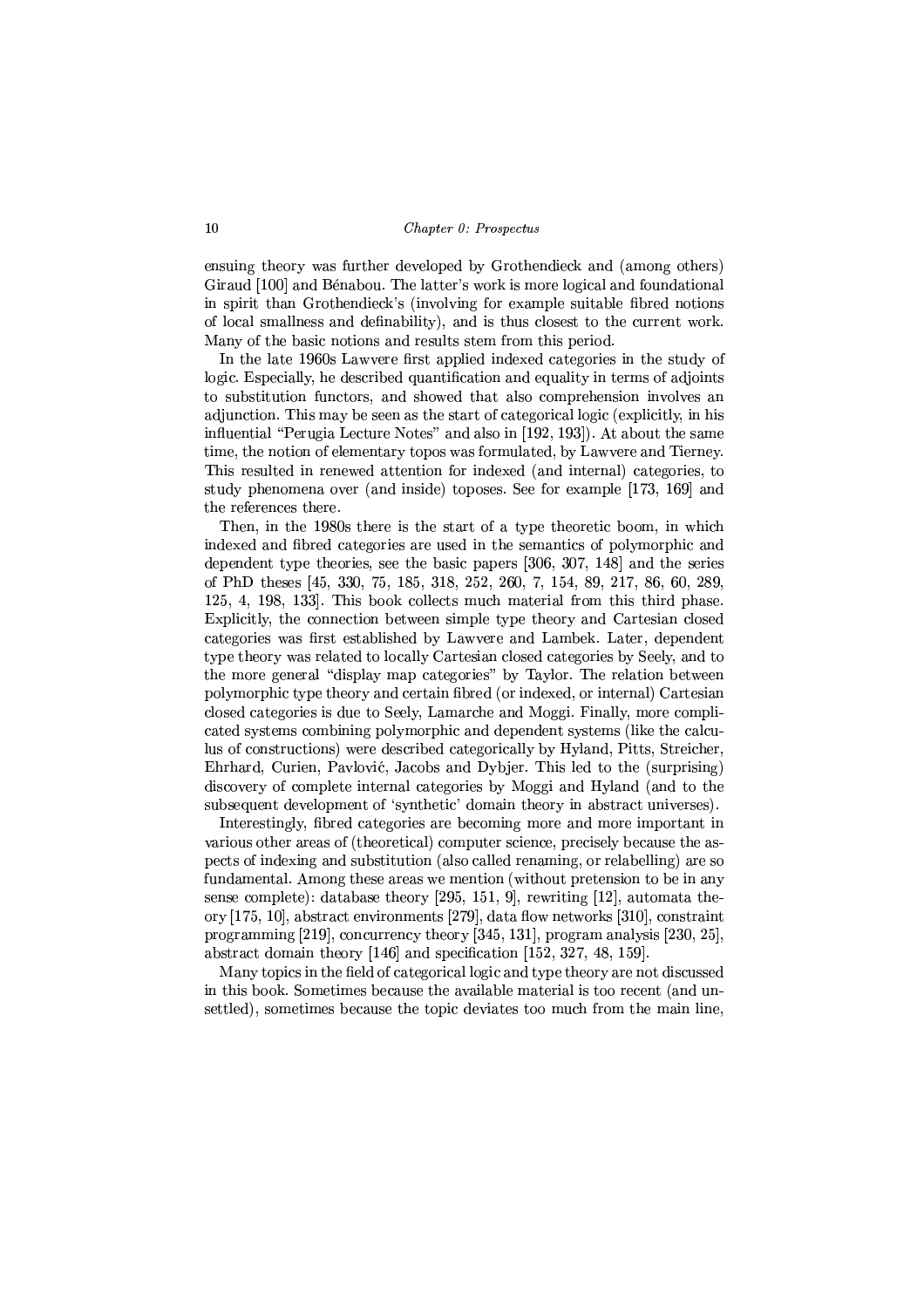but mostly simply because of lack of space. Among these topics we mention (with a few references): inductively and co-inductively defined types in dependent type theory [70, 71], categorical combinators [63, 290, 116], categorical normalisation proofs [147, 238, 5], fixed points [16], rewriting and 2-categorical structure [308, 278], modal logic [93],  $\mu$ -calculi [313], synthetic domain theory [144, 331, 264], a fibred Giraud theorem [229], a fibred adjoint functor theorem [47, 246], descent theory [168] (especially with its links to Beth definability  $[208]$ , fibrations in bi-categories  $[315, 317]$ , 2-fibrations  $[127]$ , and the theory of stacks [100].

The choice has been made to present details of interpretation functions for simple type theory in full detail in Chapter 2, together with the equivalent functorial interpretation. In later chapters interpretations will occur mostly in the more convenient functorial form. For detailed information about interpretation functions in polymorphic and (higher order) dependent type theories we refer to  $[319, 61]$ . As we proceed we will be increasingly blurring the distinction between certain type theories and certain fibred categories, thus decreasing the need for explicit interpretations

## 0.2 The logic and type theory of sets

We shall now try to make the fibred perspective more concrete by describing the (familiar) logic and type theory of ordinary sets in fibred form. Therefore we shall use the fibrations of predicates over sets and of families of sets over sets, without assuming knowledge of what precisely constitutes a fibration. In a well-known situation we thus describe some of the structures that will be investigated in more abstract form in the course of this book. We shall write **Sets** for the category of (small) sets and ordinary functions between them.

Predicates on sets can be organised in a category, that will be called **Pred**. as follows.

| objects   | pairs $(I, X)$ where $X \subseteq I$ is a subset of a set I; in this |
|-----------|----------------------------------------------------------------------|
|           | situation we consider $X$ as a predicate on a type $I$ , and         |
|           | write $X(i)$ for $i \in X$ to emphasise that an element $i \in I$    |
|           | may be understood as a free variable in $X$ . When $I$ is clear      |
|           | from the context, we sometimes write $X$ for the object              |
|           | $(X \subseteq I)$ .                                                  |
| morphisms | $(I, X) \to (J, Y)$ are functions $u: I \to J$ between the under-    |
|           | lying sets satisfying                                                |

 $X(i)$  implies  $Y(u(i))$ , for each  $i \in I$ .

Diagrammatically, this condition on such a function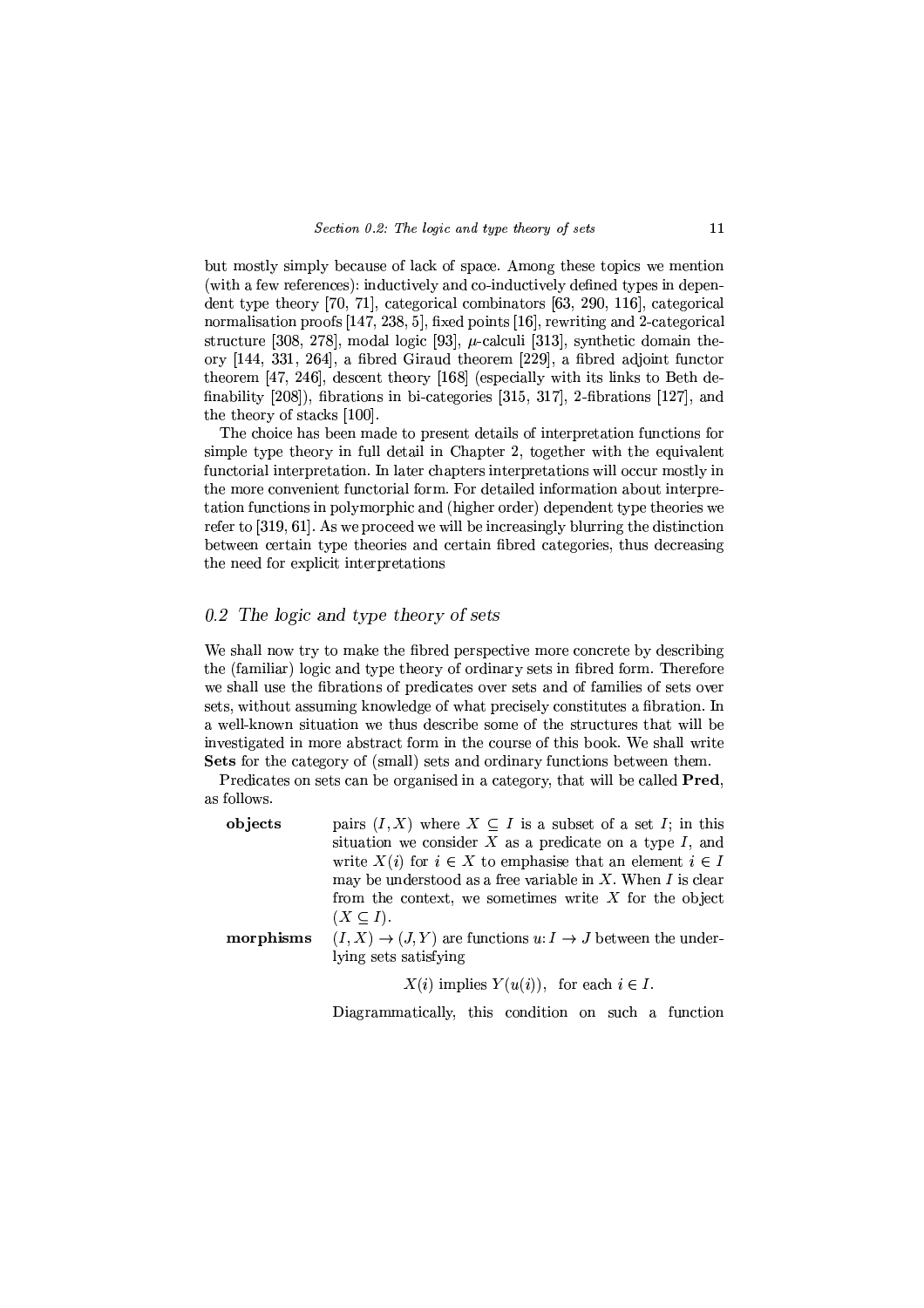$u: I \to J$  amounts to the existence of a necessarily unique (dashed) map



indicating that u restricts appropriately.

There is an obvious forgetful functor  $Pred \rightarrow Sets$  sending a predicate to its underlying set (or type):  $(I, X) \mapsto I$ . This functor is a "fibration". And although it plays a crucial rôle in this situation, we do not give it a name, but simply write it vertically as  $\frac{1}{s}$  to emphasise that it describes predicates as living over sets.

For a specific set I, the "fibre" category  $\mathbf{Pred}_I$  is defined as the subcategory of **Pred** of predicates  $(X \subseteq I)$  on I and of morphisms that are mapped to the identity function on I. This category  $\textbf{Pred}_I$  may be identified with the poset category  $\langle P(I), \subseteq \rangle$  of subsets of I, ordered by inclusion. For a function  $u: I \to J$  there is "substitution" functor  $u^*: P(J) \to P(I)$  in the reverse direction, by

$$
(Y \subseteq J) \longmapsto (\{i \mid u(i) \in Y\} \subseteq I).
$$

Clearly we have  $Y \subseteq Y' \implies u^*(Y) \subseteq u^*(Y')$ , so that  $u^*$  is indeed a functor. Two special cases of substitution are weakening and contraction. Weakening is substitution along a Cartesian projection  $\pi: I \times J \to I$ . It consists of a functor

$$
P(I) \xrightarrow{\pi^*} P(I \times J) \qquad \text{ sending } \qquad X \mapsto \{(i,j) \mid i \in X \text{ and } j \in J\}
$$

by adding a dummy variable  $j \in J$  to a predicate X. Contraction is substitution along a Cartesian diagonal  $\delta: I \to I \times I$ . It is a functor

$$
P(I \times I) \xrightarrow{\delta^*} P(I)
$$
 given by  $Y \mapsto \{i \in I \mid (i, i) \in Y\}.$ 

It replaces two variables of type  $I$  by a single variable.

Each fibre category  $P(I)$  is a Boolean algebra, with the usual set theoretic operations of intersection  $\cap$ , top element  $(I \subseteq I)$ , union  $\cup$ , bottom element  $(\emptyset \subseteq I)$ , and complement  $I \setminus (-)$ . These operations correspond to the propositional connectives  $\wedge$ ,  $\top$ ,  $\vee$ ,  $\bot$ ,  $\neg$  in (Boolean) logic. They are preserved by substitution functors  $u^*$  between fibre categories.

The categorical description of the quantifiers  $\exists$ ,  $\forall$  is less standard (than the propositional structure of subsets). These quantifiers are given by operations between the fibres—and not inside the fibres, like the propositional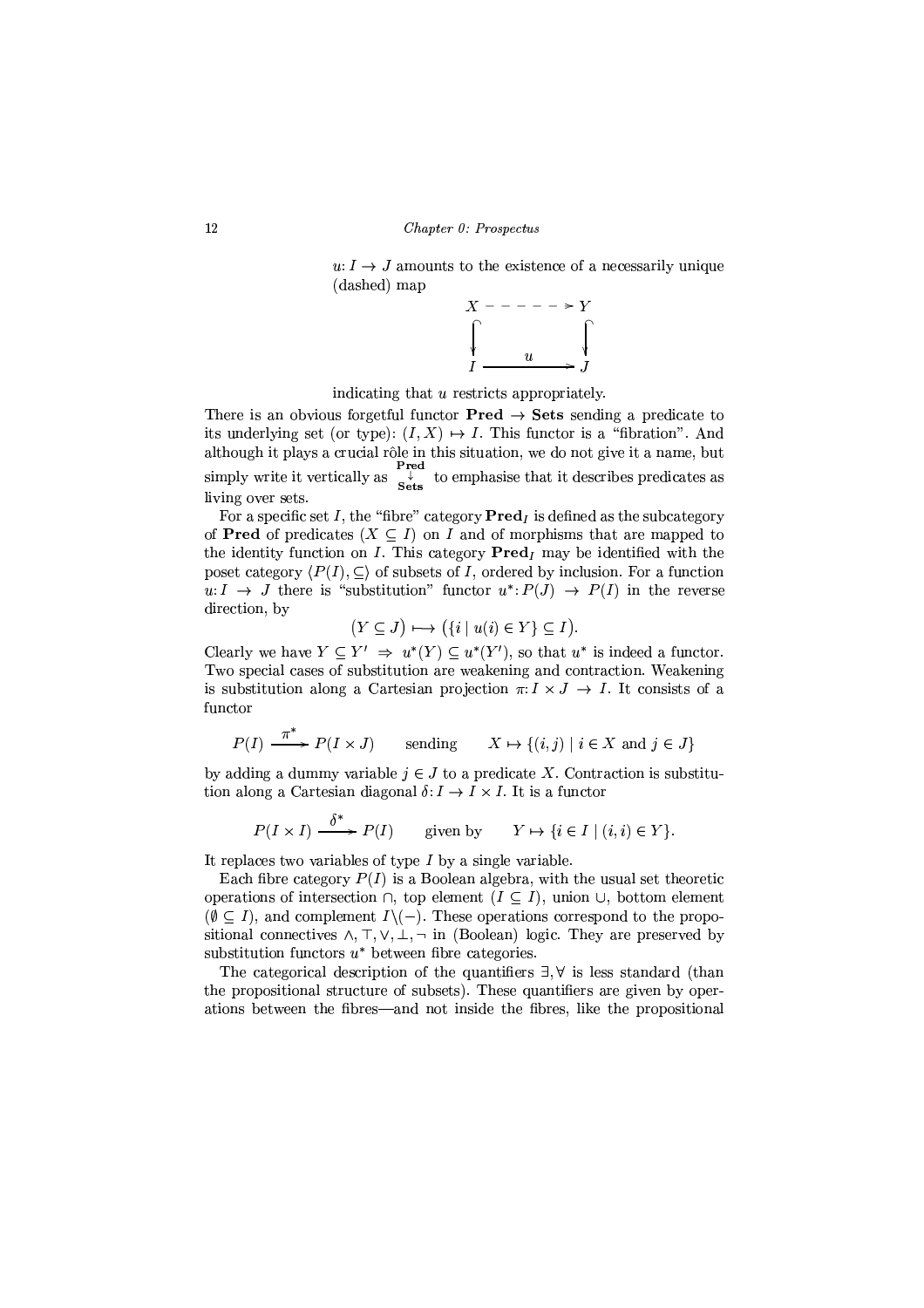connectives—since they bind free variables in predicates (and thus change the underlying types). They turn out to be adjoints to weakening, as expressed by the fundamental formula:

$$
\exists \neg \pi^* \neg \forall
$$

In more detail, we define for a predicate  $Y \subseteq I \times J$ ,

$$
\exists (Y) = \{i \in I \mid \exists j \in J. (i, j) \in Y\}
$$
  

$$
\forall (Y) = \{i \in I \mid \forall j \in J. (i, j) \in Y\}.
$$

These assignments  $Y \mapsto \exists (Y)$  and  $Y \mapsto \forall (Y)$  are functorial  $P(I \times J) \implies$  $P(I)$ . And they are left and right adjoints to the above weakening functor  $\pi^*: P(I) \to P(I \times J)$  because there are the following basic adjoint correspondences.

$$
\frac{Y \subseteq \pi^*(X) \quad \text{over } I \times J}{\exists (Y) \subseteq X \quad \text{over } I} \qquad \text{and} \qquad \frac{\pi^*(X) \subseteq Y \quad \text{over } I \times J}{X \subseteq \forall (Y) \quad \text{over } I}
$$

(Where the double line means: if and only if.)

For a set (or type) I, equality  $i = i'$  for elements  $i, i' \in I$  forms a predicate on  $I \times I$ . Such equality can also be captured categorically, namely as left adjoint to the contraction functor  $\delta^*: P(I \times I) \to P(I)$ . One defines for a predicate  $X \subseteq I$  the predicate Eq(X) on  $I \times I$  by

$$
\operatorname{Eq}(X) = \{(i, i') \in I \times I \mid i = i' \text{ and } i \in X\}.
$$

Then there are adjoint correspondences

$$
\frac{\text{Eq}(X) \subseteq Y \quad \text{over } I \times I}{X \subseteq \delta^*(Y) \quad \text{over } I}
$$

Notice that the predicate  $Eq(X)$  is equality on I for the special case where X is the top element  $I$ . See also Exercise 0.2.2 below for a description of a right adioint to contraction, in terms of inequality.

The operations of predicate logic can thus be identified as certain structure in this fibration  $\frac{Pred}{P}$ , namely as structure in and between its fibres. Moreover,<br>it is a property of the fibration that this logical structure exists, since it can be characterised in a universal way-via adjoints-and is thus given uniquely up-to-isomorphism. The same holds for the other logical and type theoretical operations that we identify below.

Comprehension is the assignment of a set to a predicate, or, as we shall say more generally later on, of a type to a predicate. This assignment takes a predicate to the set of elements for which the predicate holds. It also has a universal property. Therefore we first need the "truth" functor 1: Sets  $\rightarrow$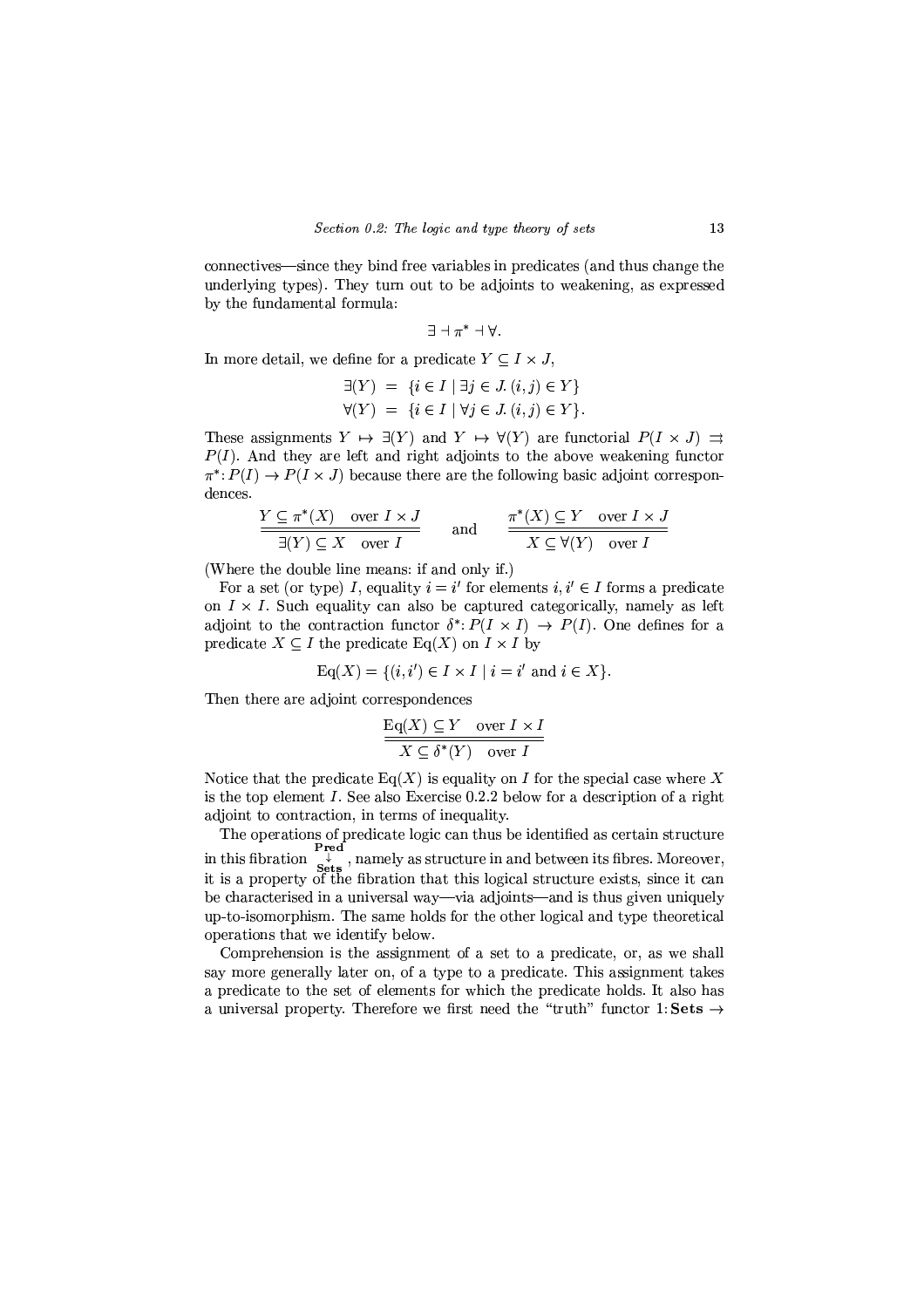**Pred**, which assigns to a set I the truth predicate  $1(I) = (I \subset I)$  on I; it is the terminal object in the fibre over  $I$ . Comprehension (or subset types, as we shall also say) is then given by a functor  $\{-\}$ : **Pred**  $\rightarrow$  **Sets**, namely

$$
\{(Y \subseteq J)\} = \{j \in J \mid Y(j)\} = Y.
$$

Hence  $\{-\} \colon \mathbf{Pred} \to \mathbf{Sets}$  is simply  $(Y \subseteq J) \mapsto Y$ . It is right adjoint to the truth functor 1: Sets  $\rightarrow$  Pred since there is a bijective correspondence between functions  $u$  and  $v$  in a situation:

$$
\frac{1(I) \xrightarrow{u} (Y \subseteq J) \text{ in Pred}}{I \xrightarrow{v} \{(Y \subseteq J)\} \text{ in Sets}}
$$

In essence this correspondence tells us that  $Y(j)$  holds if and only if  $j \in \{(Y \subseteq$  $J$ ) }.

Quotient sets can also be described using the fibration of predicates over sets. We first form the category Rel of (binary) relations on sets by pullback:



Via this pullback we restrict ourselves to predicates with underlying sets of the form  $I \times I$ . Explicitly, the category Rel has

| objects   | pairs $(I, R)$ where $R \subseteq I \times I$ is a (binary) relation on           |
|-----------|-----------------------------------------------------------------------------------|
|           | $I \in \mathbf{Sets}.$                                                            |
| morphisms | $(I, R) \rightarrow (J, S)$ are functions $u: I \rightarrow J$ between the under- |
|           | lying sets with the property                                                      |
|           |                                                                                   |

 $R(i, i')$  implies  $S(u(i), u(i'))$ , for all  $i, i' \in I$ .

The functor  $\text{Rel} \to \text{Sets}$  in the diagram is then  $(I, R) \mapsto I$ . It will turn out to be a fibration by construction. The abovementioned equality predicate yields an equality functor Eq: Sets  $\rightarrow$  Rel, namely

$$
J \mapsto \mathrm{Eq}(J) = \{ (j,j) \mid j \in J \}.
$$

Quotients in set theory can then be described in terms of a left adjoint  $Q$  to this equality functor Eq: a relation  $R \subseteq I \times I$  is mapped to the quotient set  $I/\overline{R}$ , where  $\overline{R} \subseteq I \times I$  is the least equivalence relation containing R. Indeed

14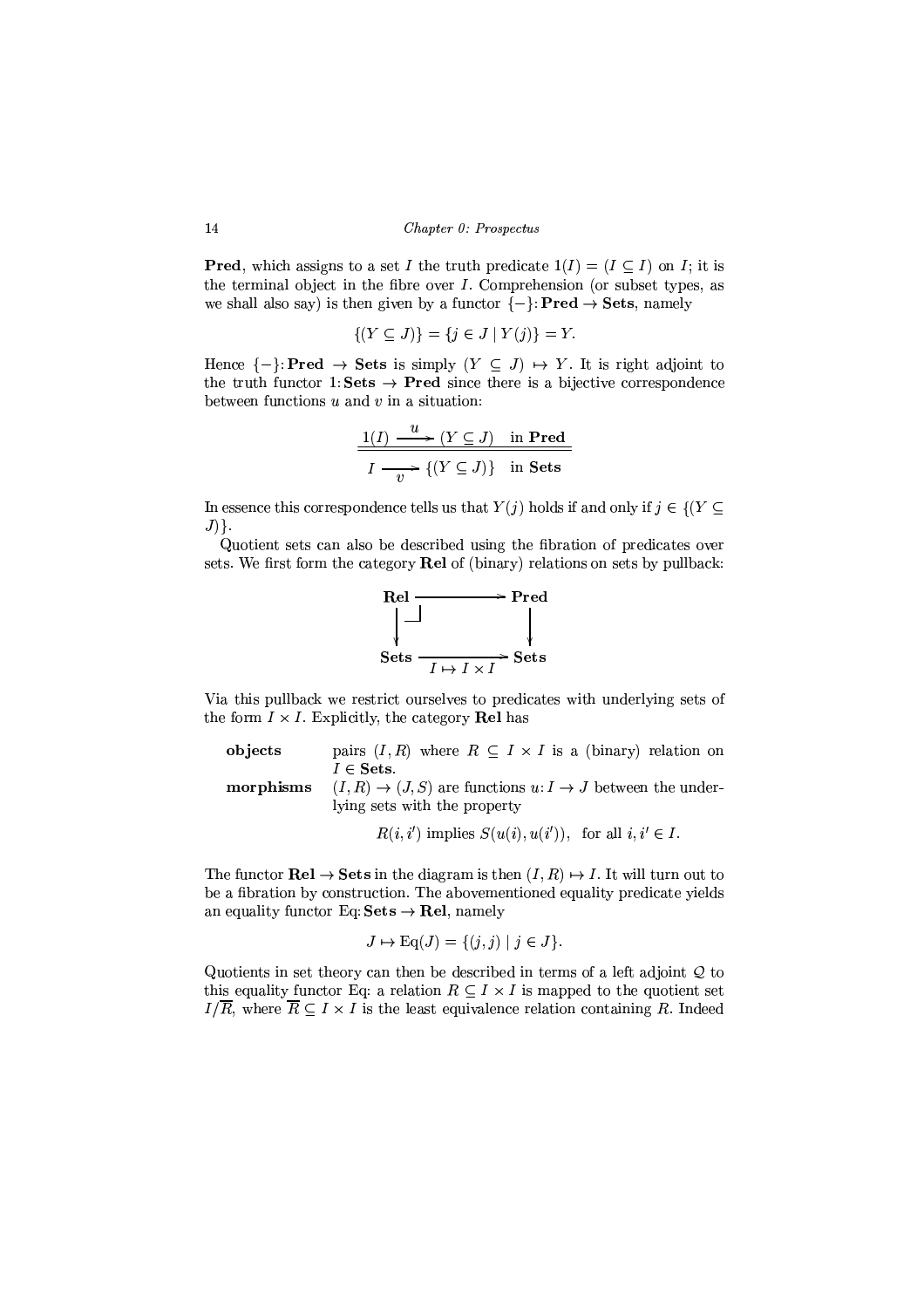there is an adjoint correspondence between functions  $v$  and  $u$  in:

$$
Q(I, R) = I/\overline{R} \xrightarrow{v} J \text{ in Sets}
$$

$$
\overline{R \xrightarrow{v} \text{Eq}(J) \text{ in Rel}}
$$

This correspondence can be reformulated as: for each function  $u: I \to J$  with  $u(i) = u(i')$  for all  $i, i' \in I$  for which  $R(i, i')$  holds, there is a unique function  $v: I/\overline{R} \longrightarrow J$  in a commuting triangle



Finally we mention that predicates over sets give us higher order logic. There is a distinguished set  $2 = \{0, 1\}$  of propositions, with special predicate  $({1} \subset 2)$  for truth: for every predicate  $(X \subseteq I)$  on a set I, there is a unique function char( $X \subseteq I$ ):  $I \rightarrow 2$  with

$$
(X \subseteq I) = \text{char}(X \subseteq I)^{*}(\{1\} \subseteq 2).
$$

This existence of "characteristic morphisms" is what makes the category of sets a topos. It allows us to quantify via this set 2 over propositions.

This completes our first glance at the fibred structure of the logic of sets. In the remainder of this section we sketch some of the type theoretic structure of sets, again in terms of a fibration, namely in terms of the "family" fibration  $Fam(Sets)$ 

of set-indexed-sets. It captures the dependent type theory (with Sets type-indexed-types) of sets.

The category Fam(Sets) of families of sets has

pairs  $(I, X)$  consisting of an index set I and a family  $X =$ objects  $(X_i)_{i \in I}$  of *I*-indexed sets  $X_i$ .

 $(I, X) \rightarrow (J, Y)$  are pairs  $(u, f)$  consisting of functions morphisms

$$
I \xrightarrow{u} J \quad \text{and} \quad f = \left( X_i \xrightarrow{f_i} Y_{u(i)} \right)_{i \in I}
$$

There is a projection functor  $Fam(Sets) \rightarrow Sets$  sending an indexed family to its underlying set index set:  $(I, X) \mapsto I$ . It will turn out to be a fibration. Essentially this will mean that there are (appropriate) substitution or reindexing functors: for a function  $u: I \to J$  between index sets, we can map a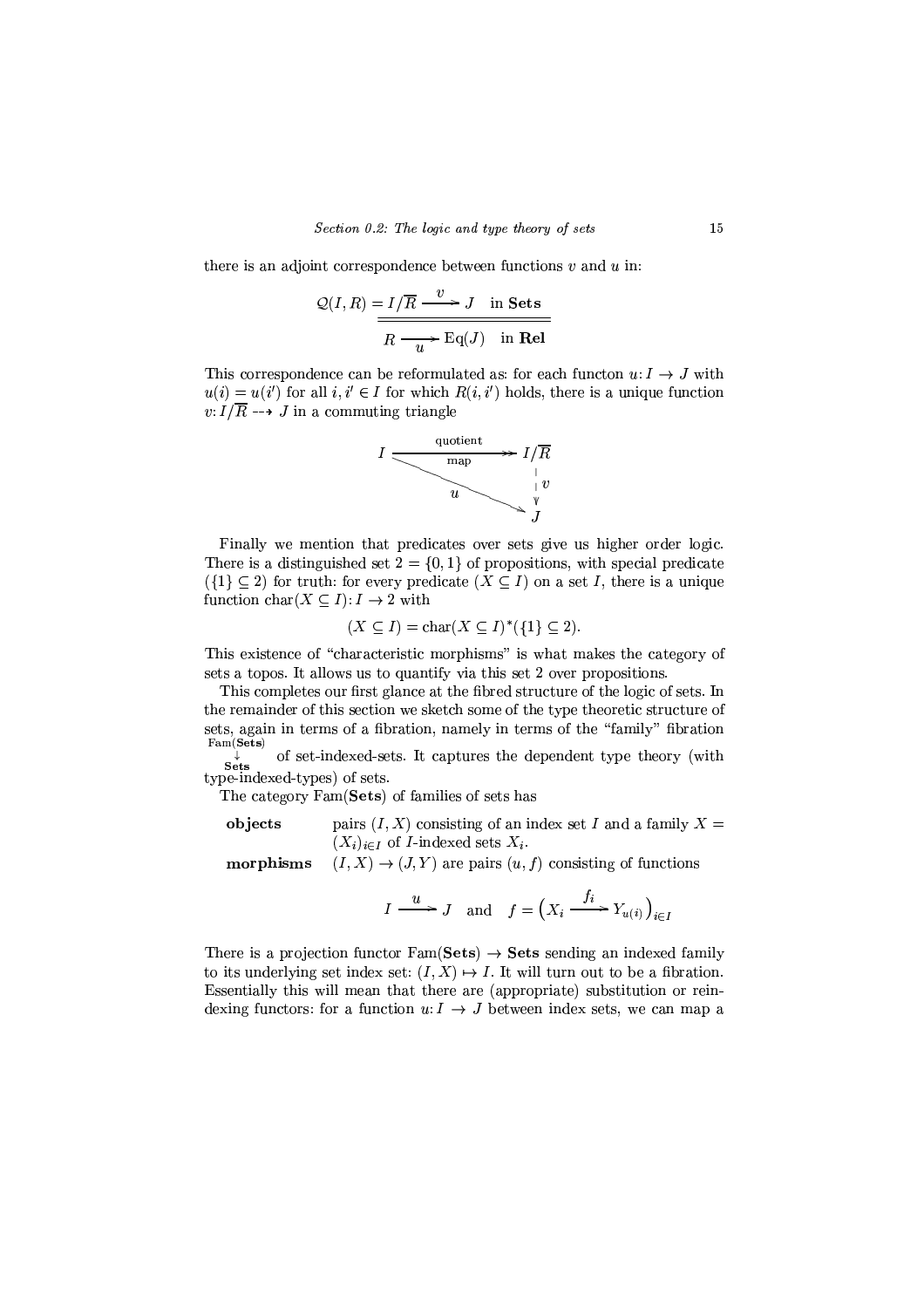family  $Y = (Y_i)_{i \in J}$  over J to a family over I via:

$$
(Y_i)_{i \in J} \longmapsto (Y_{u(i)})_{i \in I}.
$$

We shall write  $u^*$  for this operation. It extends to a functor between "fibre" categories: for an arbitrary set K, let  $\text{Fam}(Sets)_K$  be the "fibre" subcategory of Fam(Sets) of those families  $(K, X)$  with K as index set, and with morphisms (id<sub>K</sub>, f) with the identity on K as underlying function. Then  $u: I \to J$ yields a substitution functor  $u^*$ : Fam(Sets)<sub>J</sub>  $\rightarrow$  Fam(Sets)<sub>J</sub>.

Notice that there is an inclusion functor  $Pred \hookrightarrow \text{Fam}(Sets)$  of predicates into families, since every predicate  $(X \subseteq I)$  yields an *I*-indexed family  $(X_i)_{i \in I}$ with

$$
X_i = \left\{ \begin{array}{l} \{ * \} \text{ if } i \in X \\ \emptyset \quad \text{ otherwise.} \end{array} \right.
$$

It is not hard to see that this yields a full and faithful functor **Pred**  $\hookrightarrow$ Fam(Sets), which commutes with substitution. It is a 'morphism of fibrations'.

Our aim is to describe the dependent coproduct  $\prod$  and product  $\prod$  of families of sets as adjoints to weakening functors, in analogy with the situation for existential  $\exists$  and universal  $\forall$  quantification in the logic of sets. But in this situation of families of sets we have weakening functors  $\pi^*$  induced not by Cartesian projections  $\pi: I \times J \to I$ , but by "dependent" projections  $\pi: \{I | X\} \to I$ , with domain  $\{I | X\}$  given by the disjoint union:

$$
\{I \mid X\} = \{(i, x) \mid i \in I \text{ and } x \in X_i\}
$$

which generalises the Cartesian product. The weakening functor  $\pi^*$  associated with this dependent projection  $\pi: \{I | X\} \to I$  sends a family  $Y = (Y_i)_{i \in I}$ over I to a family  $\pi^*(Y)$  over  $\{I | X\}$  by vacuously adding an extra index x. as in:

$$
\pi^*(Y) = (Y_i)_{(i \in I, x \in X_i)}.
$$

(As we shall see later, the projection  $\pi: \{I | X\} \to I$  arises in a canonical way. since the assignment  $(I, X) \mapsto \{I \mid X\}$  yields a functor  $Fam(Sets) \rightarrow Sets$ which is right adjoint to the terminal object functor 1: Sets  $\rightarrow$  Fam(Sets). sending a set J to the J-indexed collection  $({*})_{i\in J}$  of singletons. The counit of this adjunction has the projection  $\pi$  as underlying map. Thus, the operation  $(I, X) \mapsto \{I \mid X\}$  is like comprehension for predicates, as described above.)

The claim is that the dependent coproduct  $\prod$  and product  $\prod$  for set-indexed sets are left and right adjoints to the weakening functor  $\pi^*$ . Therefore we have

16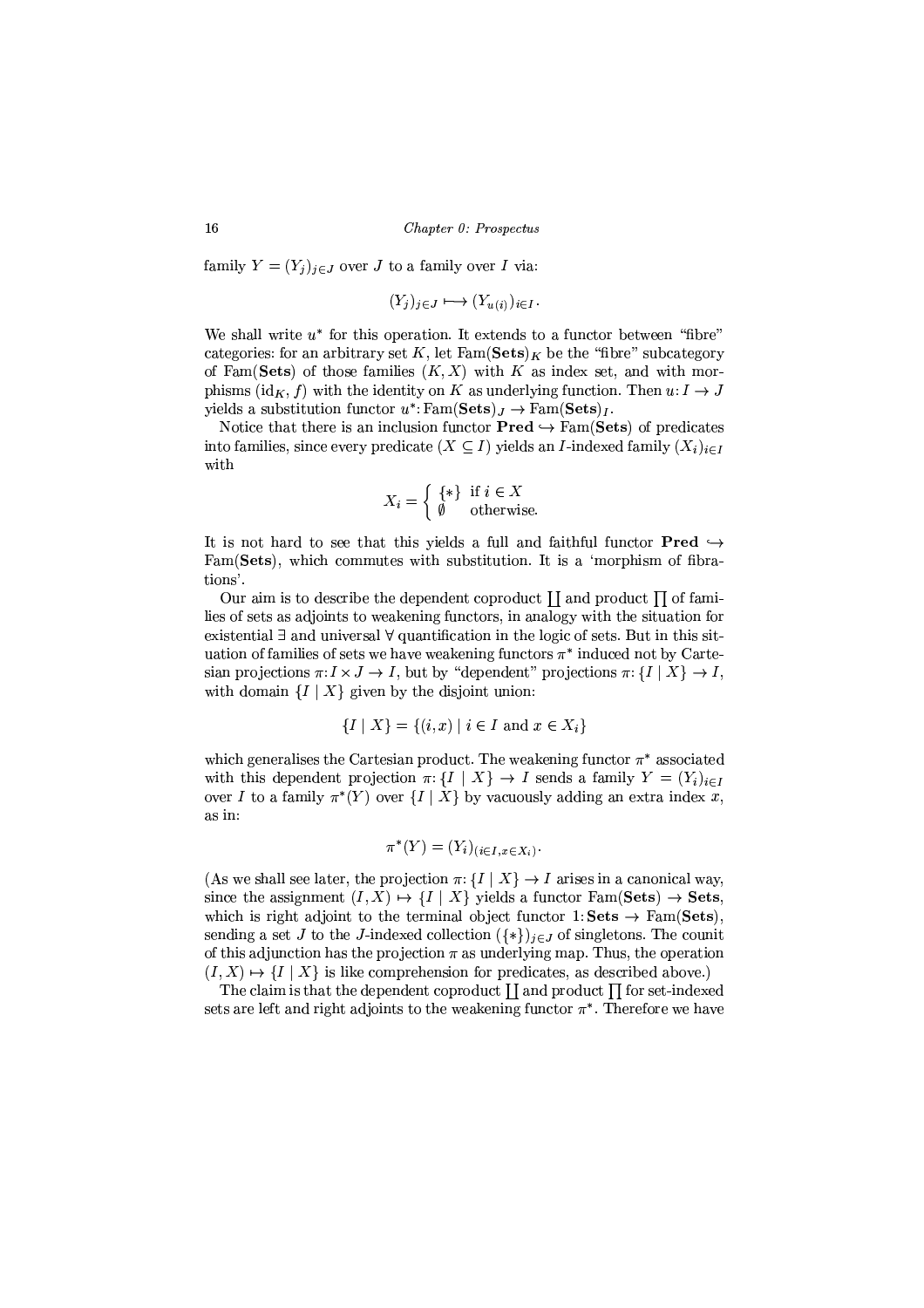to define coproduct  $\coprod$  and product  $\prod$  as functors

Fam(Sets)<sub>{*I*</sub> | *X*<sub>1</sub> 
$$
\leftarrow \pi^*
$$
  $\longrightarrow$  Fam(Sets)<sub>*I*</sub>  
\n
$$
\frac{\prod}{\prod}
$$
\n
$$
\{I | X\} \longrightarrow I
$$

acting on an  $\{I \mid X\}$ -indexed family  $Z = (Z_{(i,x)})_{i \in I, x \in X_i}$  and producing an I-indexed family. These functors are given by

$$
\begin{aligned} \Pi(Z)_i &= \{ (x, z) \mid x \in X_i \text{ and } z \in Z_{(i,x)} \} \\ \Pi(Z)_i &= \{ \varphi: X_i \to \bigcup_{x \in X_i} Z_{(i,x)} \mid \forall x \in X_i. \varphi(x) \in Z_{(i,x)} \}. \end{aligned}
$$

We then get the fundamental relation

$$
\coprod \dashv \pi^* \dashv \prod
$$

since there are bijective adjoint correspondences between families of functions f and  $g$  in:

$$
\frac{Z \xrightarrow{f} \pi^*(Y) \quad \text{over } \{I \mid X\}}{\coprod (Z) \xrightarrow{g} Y \quad \text{over } I} \quad \text{and} \quad \frac{\pi^*(Y) \xrightarrow{f} Z \quad \text{over } \{I \mid X\}}{\longrightarrow Y \xrightarrow{g} \prod (Z) \quad \text{over } I}
$$

Also in this situation, there are adjoints to contraction functors  $\delta^*$  (induced by *dependent* diagonals), given by equality and inequality. But we do not further pursue this matter, and conclude our introduction at this point. What we have sketched is that families of sets behave like dependent types, and that subsets behave like predicates, yielding a logic over (dependent) type theory. We have shown that the basic operations of this logic and of this type theory can be described by adjunctions, in a fibred setting. In the course of this book we shall (among many other things) be more precise about what it means to have such a logic over a type theory and we shall axiomatise all of the structure found above, and identify it in many other situations.

Finally, the next few exercises may help the reader to become more familiar with the structure described above.